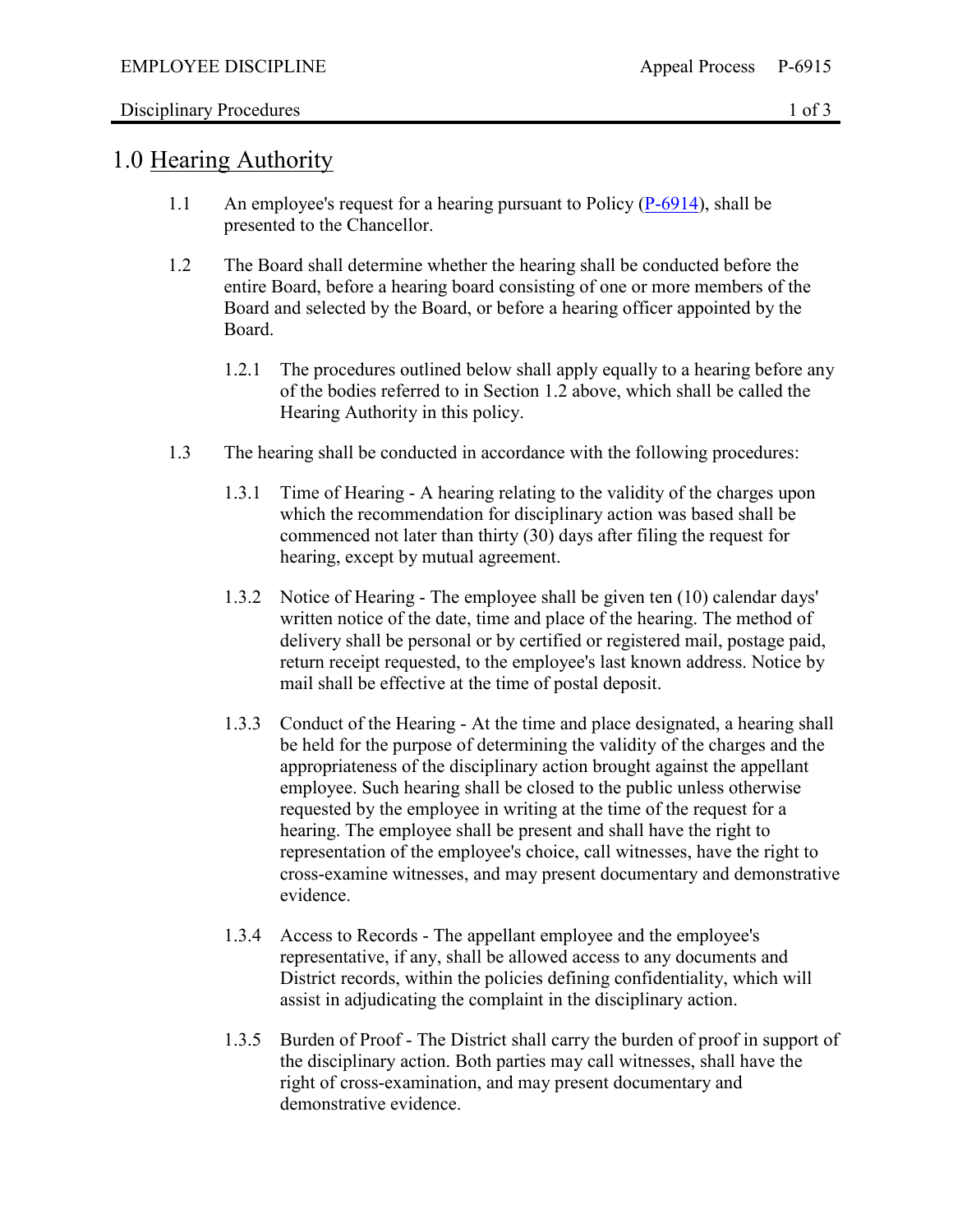## Disciplinary Procedures 2 of 3

- 1.3.6 Evidence The hearing may be informal and need not be conducted according to technical rules relating to evidence and witnesses. Any relevant evidence shall be admitted if it is the sort of evidence on which responsible persons are accustomed to rely in the conduct of serious affairs, regardless of the existence of any common law or statutory rule which might make improper the admission of such evidence over objection in civil actions. Hearsay evidence may be admitted for any purpose but shall not be sufficient in itself to support a finding unless it would be admissible in civil actions. The rules of privileges and of official or judicial notice shall be effective to the same extent as in civil actions. Irrelevant and repetitious evidence shall be excluded. Oral evidence shall be taken only under oath or affirmation.
- 1.3.7 Non-Disclosure of Proceedings During the pendency of the hearing, no disclosure of the proceedings shall be made public without the concurrence of the Hearing Authority and the appellant employee.
- 1.3.8 Continuance At any time during the hearing, the Hearing Authority may order a continuance for a reasonable period of time.
	- 1.3.8.1 If an employee-initiated request for continuance is granted, the employee shall be deemed to have waived salary for the period of the continuance. Any request for continuance made less than fortyeight (48) hours prior to the time set for the hearing will be denied unless good cause is shown for the continuance.
- 1.3.9 Report of Hearings Hearings may be conducted without a stenographic reporter or audio tape recording machine unless either party requests that the hearing be reported or recorded.
	- 1.3.9.1 Transcripts of Hearings Transcripts of hearings shall be furnished on payment of the cost of preparing such transcripts. When transcripts are provided by the employees of the District, the cost shall be determined by the employee in charge of business affairs of the District. When transcripts are provided by an independent contractor, the cost will be established by the independent contractor.
- 1.4 Decision of the Hearing Authority The written decision of the Hearing Authority shall state the findings as to the validity of the charges upon which the disciplinary action is being recommended. The decision also shall state the action to be imposed. The action imposed shall not be more severe than that imposed or recommended by the Chancellor unless the employee is given notice of the intention to impose more severe action and a continuance for five (5) working days. Such notice may be given verbally at the hearing and the continuance may be waived by the employee.